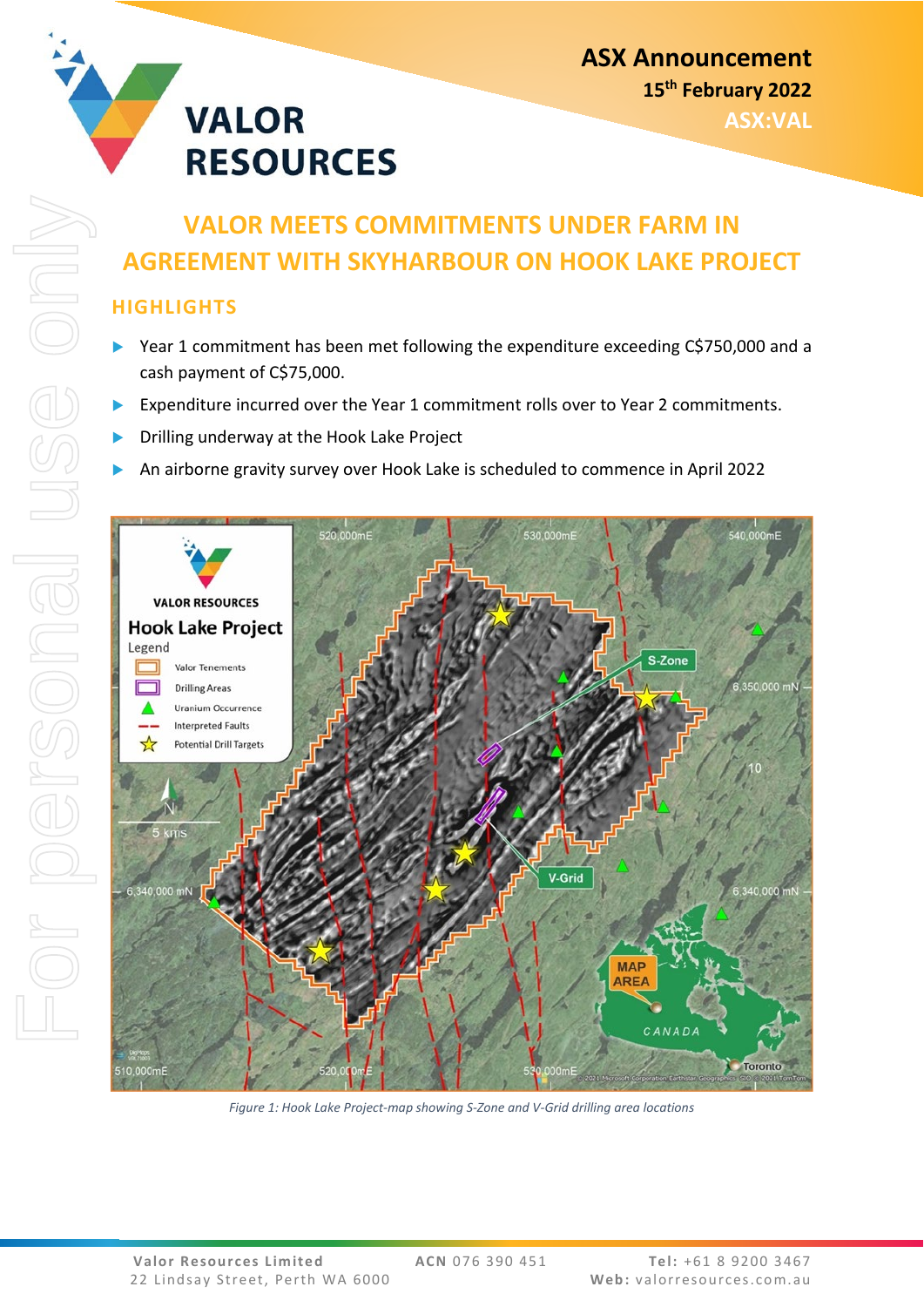



Valor Resources Limited (**Valor** or the **Company**) (ASX:VAL) is pleased to announce the completion of the Year 1 commitment under the Farm in agreement with Skyharbour Resources Limited (TSXV:SYH). Valor Resources has spent in excess of the Year 1 commitment of C\$750,000 and money spent above the minimum will rollover to the Year 2 commitment. The Company has also paid C\$75,000 in cash as part of the agreement due within 1 year from settlement of the transaction.

Over the past 12 months, the Company has undertaken a number of exploration activities at Hook Lake including two airborne geophysical surveys, field work programs, interpretation of both the data from the 2021 exploration program and historical data. In December, the Company commenced preparation of site works for the maiden drill program which commenced in January 2022. Currently, the diamond drill rig is in place and completing the 2,500m program targeting the S-Zone and V-Grid prospects as the first two of many targets on the property.

The next 12 months will see further drilling on the property, additional field-based work and an airborne gravity survey planned to commence in April 2022.

Executive Chairman George Bauk comments, "It has been a busy period on the Hook Lake Project in the past 12 months. Following the execution of the agreement with Skyharbour on the 11<sup>th</sup> of February 2021, we have pulled together an exploration team in both Canada and Perth to focus on the project. Robin Wilson, our Exploration Manager, has led a team including Dahrouge Consulting and Terra Resources with the assistance of our Canadian-based Director Gary Billingsley, to advance the project through to our maiden drill program".

"Modern technology has allowed the team to work well over two continents during COVID-19 travel restrictions to develop our initial targets on the project which we are drilling now. Through the knowledge and experience of each of those involved and utilising the data on the project, we have developed a work program for the coming 12 months to target uranium mineralisation".

"The funds raised in December 2021 of A\$5.4m through the Canadian Flow Through Scheme, will enable us to advance the Hook Lake Uranium Project and our other six properties in the Athabasca Basin. Money raised through this scheme is for direct exploration expenditure in Canada".